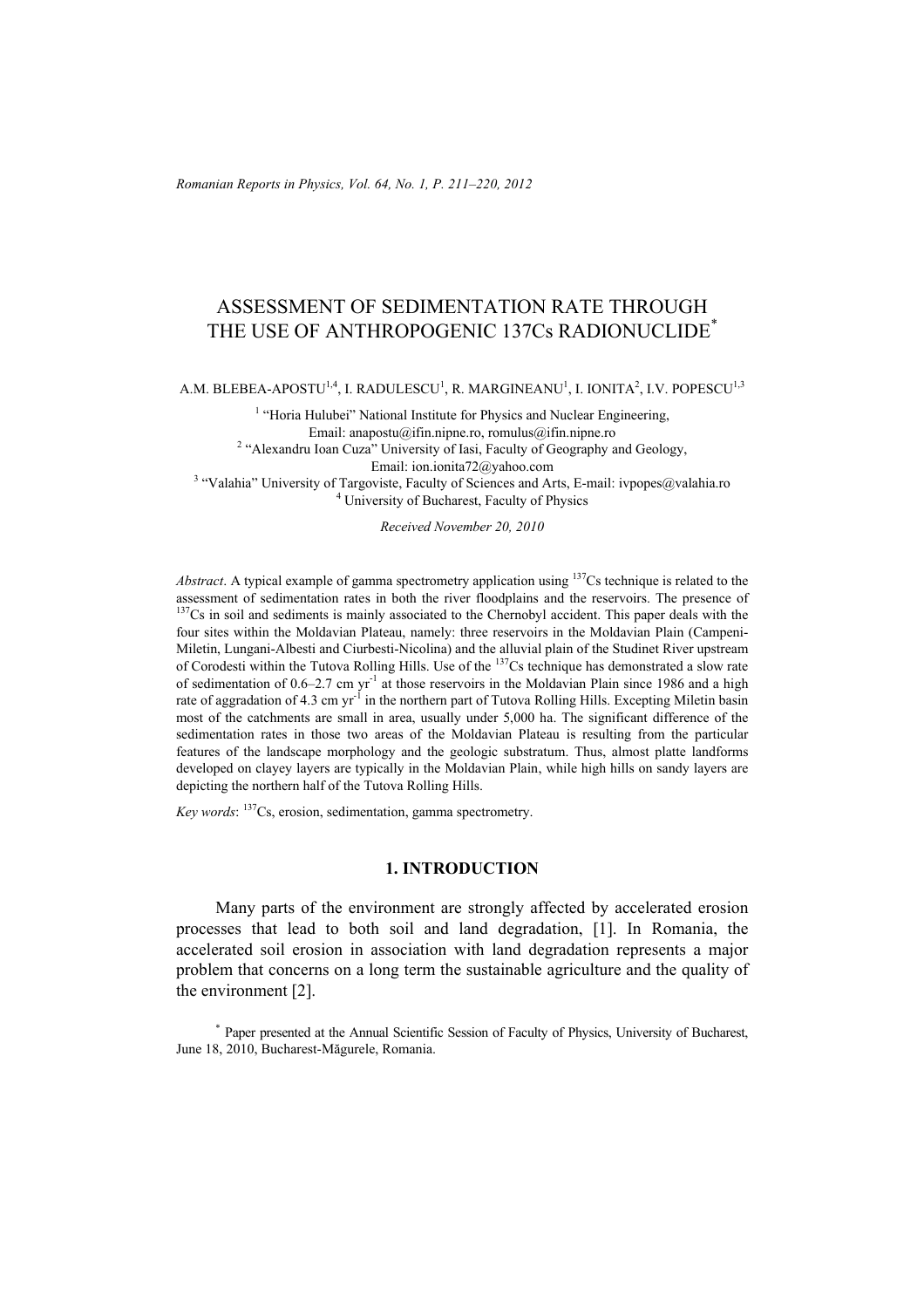One consequence of the erosion processes is the transportation of the sediments in the reservoirs, subsequently these sediments accumulates upstream leading to a decrease of the water volume in the reservoir. These reservoirs fulfil essential functions such as: sources of the drinking water, irrigation water and fishery.

In addition, the rainfall pattern and the inadequate agricultural practices resulted in an increasing rate of land degradation. The higher erosion rate in the agricultural land determines the increase of the sedimentation rate in the reservoirs, too.

## **2. STUDY AREA**

The Moldavian Plateau, located in Eastern Romania and covering about  $27000 \text{ km}^2$  is one of the most severely eroded agricultural area in the country. Clayey-sandy Miocene-Pliocene layers with a gentle gradient of 7-8 m km-1 NNW-SSW have outcropped from sedimentary substratum [3]. The climate is temperate continental with a mean annual temperature of  $8.0-9.8$  °C. Average annual precipitation varies from about 460 mm at the lower elevation in the southern part to 670 mm in the central and north-western area with elevations up to 587 m. Natural vegetation cover was drastically changed by man during the last two centuries, especially. Mollisols and argiluvisols (forest soils) are among the most common soils and have been used for crop production. Main land use stratification is cropland 58%, pastures and meadows 16% and forest 13%. Under these circumstances, at present soil erosion, gullying, landslides and sedimentation have been recognized as the major important environmental threats. The total erosion is averaging  $15-30$  t ha<sup>-1</sup> yr<sup>-1</sup> [4].

By 1960, the traditional agricultural system on slopes consisted in up-anddown hill farming. Most of the land was excessively split in small plots, each under one hectare in size. Since 1960, the awareness of soil erosion and adopting conservation practices has been increased. By the end of 1989 as much 0.9 million hectares, representing 71 percent of the agricultural land with erosion potential were adequately protected under different conservation practices. The Land Act no.18/1991 has caused the revival of the old traditional up-and-down hill farming.

Moldavian Plateau consists of three major units, namely: the Suceava Plateau located in the north-west, the Moldavian Plain and the Barlad Plateau. The Moldavian Plain, drained mainly by Jijia River, occupies the north-eastern part of the plateau, where a mild plain is underlying mostly by clayey Miocene layers. Its average altitude is about 150 m. The Barlad Plateau is the most typical unit covering around 8,000 km<sup>2</sup> and encompasses the following subunits: the Central Moldavian Plateau, the Falciu Hills and the Tutova Rolling Hills. The Central Moldavian Plateau is well known by some structural plateaus bounded by north looking cuestas. The Tutova Rolling Hills are lying in the southern area where sandy Pliocene layers are prevailing.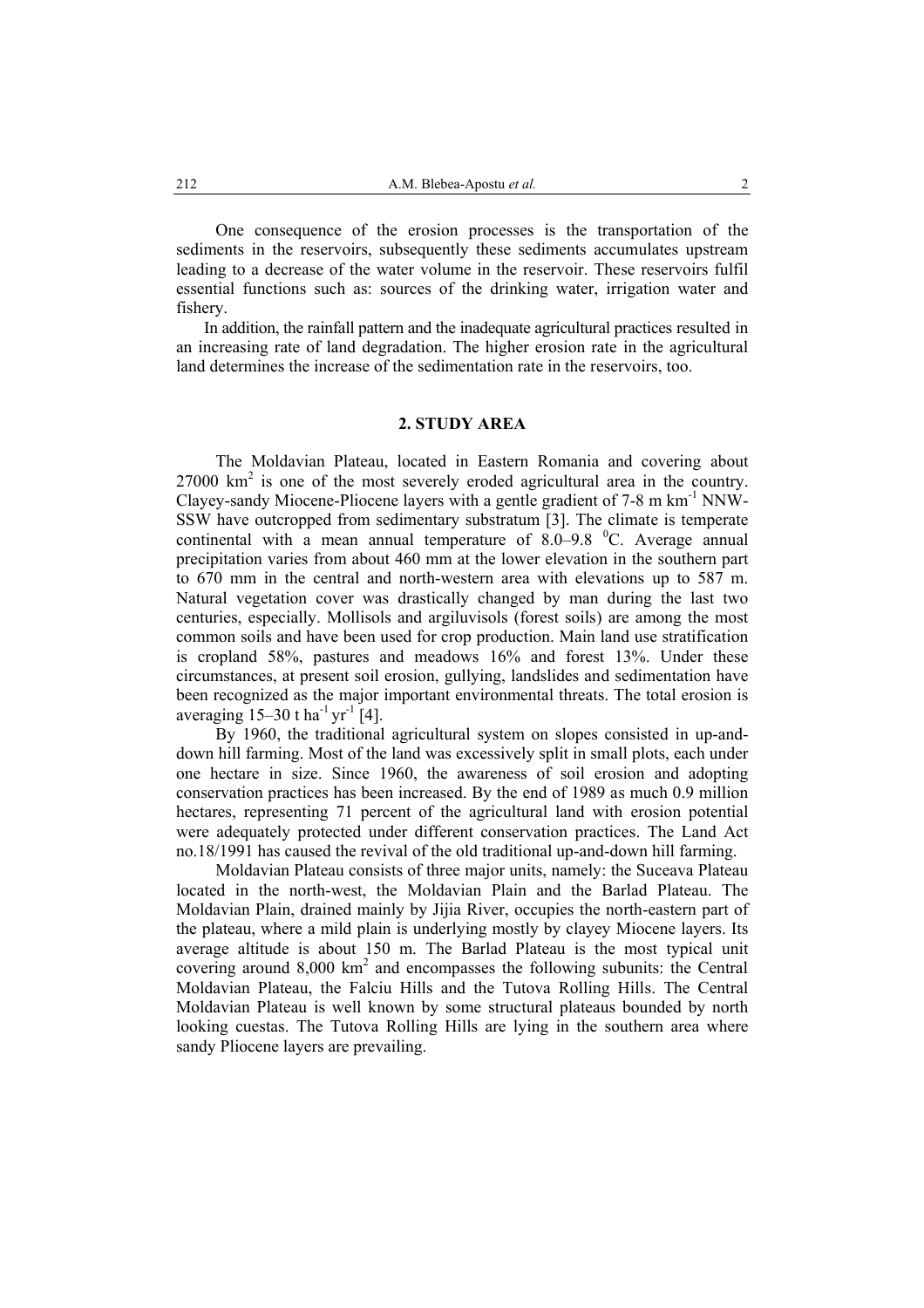In this paper, the survey section for three reservoirs within Moldavian Plain and one in an alluvial plain located in the Tutova Rolling Hills are illustrated to emphasize changes in erosion and sedimentation rates.

### **3. MATERIALS AND METHODS**

Among the many quantitative and qualitative assessment techniques of the erosion and sedimentation processes that occur in the environment, the  $^{137}Cs$ method has the particularity of being less time consuming then the classical ones.

Measuring the specific activity of  $137Cs$  in soil and sediments sample constitute a typical example of gamma spectrometry application related to the assessment of sedimentation rates in both the river floodplains and the reservoirs. The presence of  $137Cs$  in soil and sediments is mainly associated to the Chernobyl accident. Careful investigations showed that a small amount of  $137Cs$  in soil is also due to the weapon testing fall-out before 1964.

The deposition of <sup>137</sup>Cs resulted from Chernobyl accident, are characterized of large variations on the entire Romanian territory, but also on Moldavian Plateau or even on smaller investigated areas of few  $km<sup>2</sup>$ . One reason of the large variation of amount of <sup>137</sup>Cs on small area is wet deposition during May 1986 when low intensity rains in these areas occurred.

Once in contact with soil,  $137Cs$  is strongly associated within the clay particles of soil, which are carried by erosion and runoff from drainage areas to bodies of water.

In reservoirs,  $137Cs$  is readily adsorbed by suspended particles and presumably settle on the bottom. The total amount of  $137Cs$  in the sediments depends on many physical, geochemical and biological factors and processes in the aquatic environment, such as sedimentation rate, re-suspension, type of sediment etc.

It is also therefore unlikely that any large fraction of the  $137Cs$  would move from the bottom of reservoir, except through erosion of the sediment [5]. Once settled on the bottom,  $137Cs$  generally remain in the sediment. In time, the particles that have settled on the bottom are covered by new sediment layers and are gradually buried in deeper and deeper sediment layers. In favourable conditions, the deposited particles from undisturbed laminae in a stratigraphic sequence on the bottom, produces an archive recording the sediments' history of the reservoir.

In this case, the layer of sediments that contains  $137Cs$  turns to be the benchmark level and can be used effectively to provide a chronological measure of both the reservoir siltation and development of discontinuous gullies [5].

The later sediments, newer than 1986, have usually a lower content of  $\frac{137}{s}$ Cs than the benchmark level directly deposited, due to ploughing or gully erosion input that could have non-contaminated material from deeper strata.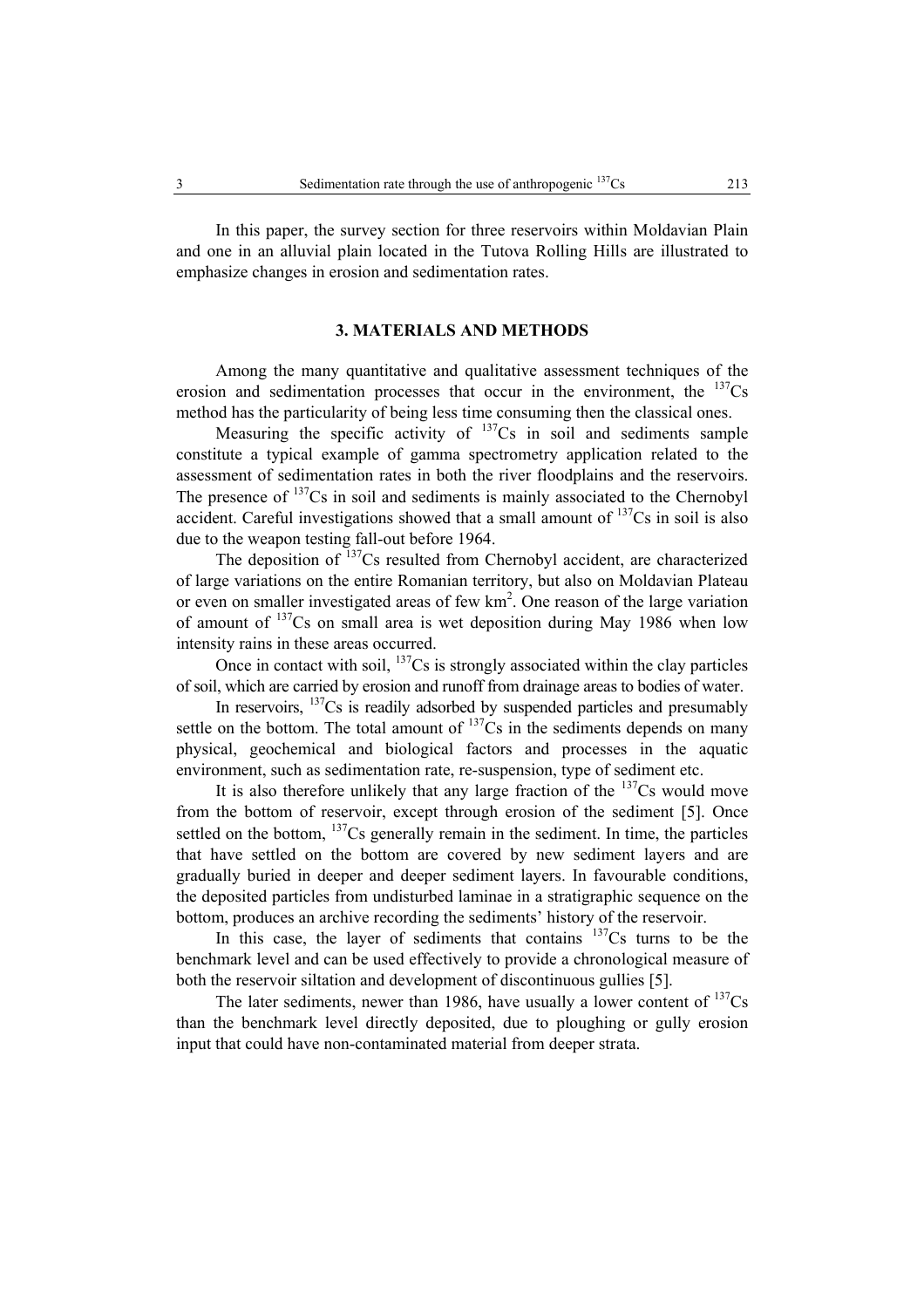The assessment of erosion and sedimentation rates can be performed by classical sedimentation surveys over many years, which involves repeated field measurements and, therefore, that is probably the most costly and time consuming method, but also by unconventional methods such as the use of radioactive isotopes as environmental tracers. From this point of view, using  $137Cs$  as environmental tracer is very important for several reasons, namely: relatively long half-life (30.14 years), strongly bound on clays or other sediments, relatively easy to be measured. Because fixed to the sediment fractions, soil mass movement involves  $137Cs$  with it. Direct deposits, from the Chernobyl brought measurable amounts of  $^{137}Cs$ , practically for the next 100–150 years.

**Measuring system.** Quantitative determination of <sup>137</sup>Cs in sediment samples were done by high resolution gamma spectrometry. For these measurements we have used an ORTEC multichannel analyzer, which can also be used peripherally on a PC, with autonomous micro-processing unit.

The ORTEC program package has been used to process the gamma spectra and for the presentation of the results. In general, the program functions used for analysis are the energy resolution calibration; searching, localizing, identification of peaks, calculating total, net areas and uncertainties by fitting the spectra with appropriate functions and displaying the measured results.

The gamma spectrometry system has to be calibrated in energy when identifying the radionuclides contained in the samples. For the energy calibration, isotopes such as  ${}^{60}Co$ ,  ${}^{137}Cs$ ,  ${}^{40}K$  (more than 2 peaks) are used (see Table 1).

The MAESTRO software can assess, depending on the existing database, to which isotope the analyzed peak corresponds. For peaks that do not appear in the software database, gamma lines tables are utilized (*e.g.* LBNL/LUND Table of Radioactive Isotopes [6]).

For quantitative determination of <sup>137</sup>Cs in sediment samples it is necessary to have a relative efficiency calibration too. For efficiency calibration throughout the entire energy range (40–3000 keV), at least 7 peaks are drawn and the geometry of the sample has to be identical or resemble closely the reference. The isotopes in Table 1 can be used when determining the efficiency calibration curve for different geometries.

| Radionuclide | Energy<br>(keV) | Decay probability | T1/2<br>(vear)       |
|--------------|-----------------|-------------------|----------------------|
|              | 1460.80         | 0.1100            | $1.277 \cdot 10^{9}$ |
|              | 834,840         | 0.9997            | .861                 |

| I |  |
|---|--|
|---|--|

Isotopes used for efficiency and energy calibration, energy gamma-lines

with their decay probability, the half-life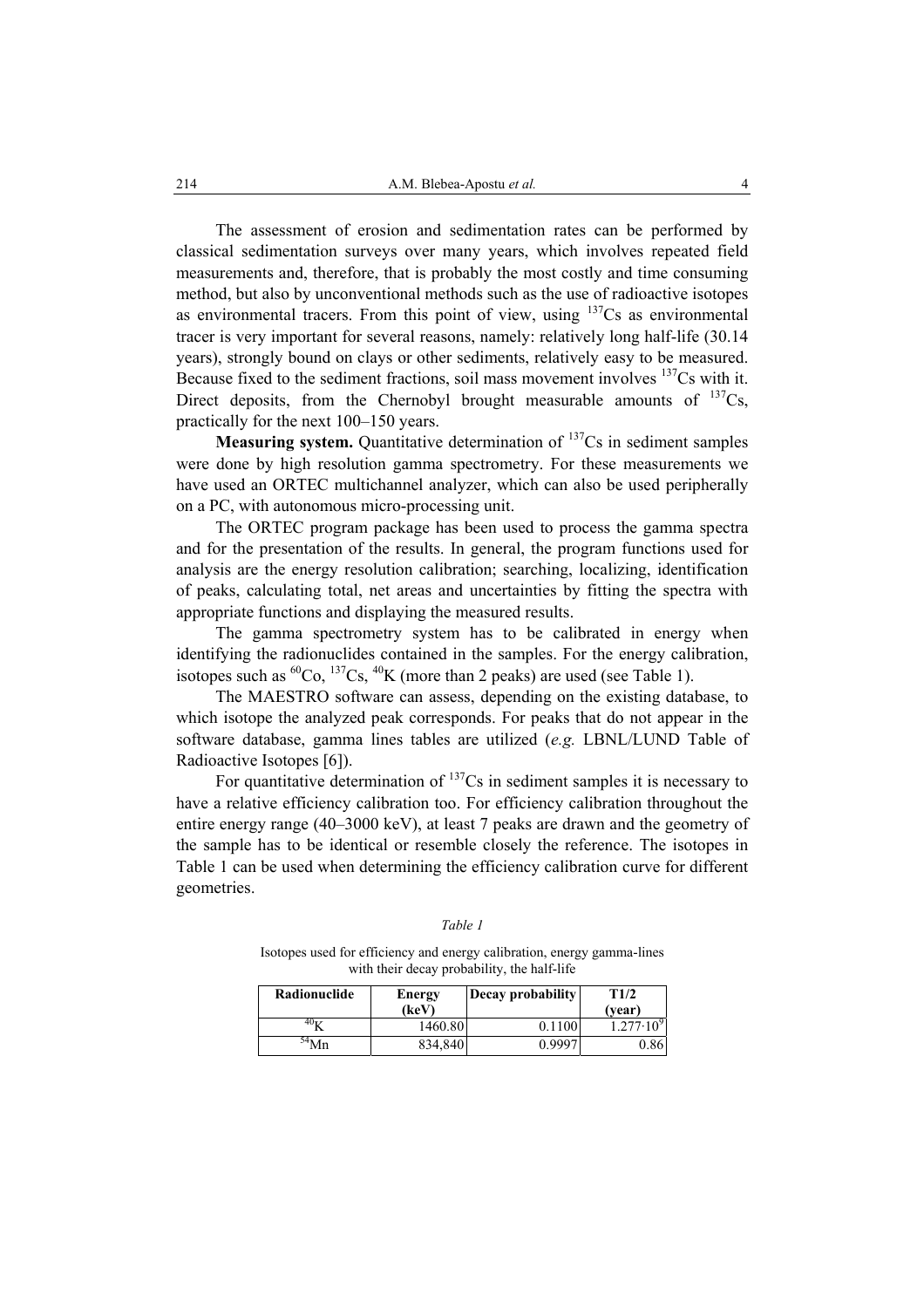| 57 <sub>Co</sub>     | 122,06  | 0.8560 | 0.74   |
|----------------------|---------|--------|--------|
|                      | 136,47  | 0.1068 |        |
| $\overline{^{60}Co}$ | 1173,23 | 0.9986 | 5.27   |
|                      | 1332,50 | 0.9998 |        |
| $^{137}Cs$           | 661,6   | 0.8510 | 30.14  |
| $^{241}$ Am          | 59,53   | 0.3600 | 432.20 |
| $^{152}$ Eu          | 121,78  | 0.2837 | 13.54  |
|                      | 244,69  | 0.0753 |        |
|                      | 344,28  | 0.2657 |        |
|                      | 778,90  | 0.1297 |        |
|                      | 964,05  | 0.1463 |        |
|                      | 1112,08 | 0.1354 |        |
|                      | 1408,02 | 0.2085 |        |

 *Table 1 (continued)*

The specific activity of  $137Cs$  in the sample is calculated using the equation:

$$
A = \frac{An}{T_a \cdot m \cdot \varepsilon \cdot \eta},\tag{1}
$$

where:  $A$  – specific activity [Bq/kg];  $A_n$ <sup>-</sup>net area of analysed peak [counts]; *T<sub>a</sub>* – acquisition time [s]; *M* – mass [kg]; ε – efficiency; η – decay probability.

When the specific activity is lower then the minimum detectable activity then this later quantity is calculated and presented using the equation:

$$
MDA = \frac{2.73 + 4.65\sqrt{A_t}}{T_a \cdot m \cdot \varepsilon \cdot \eta},
$$
 (2)

where: MDA – minimum detectable activity [Bq/kg];  $A_t$  – total area of the analyzed peak [counts].

**Sample preparation**. Soil and sediment samples were manually collected in 2008–2009 from four sites, three reservoirs within the Moldavian Plain and one in an alluvial plain within Tutova Rolling Hills. In all sites, the increment sampling was 5 cm and the depth was variable up to 170 cm depth (Fig. 1).

Subsequently, the samples were dried, sieved and placed in plastic Marinelli beakers where the weighted mass varied between 500 g and 700 g. The acquisition time varied between 10 000s and 80 000s.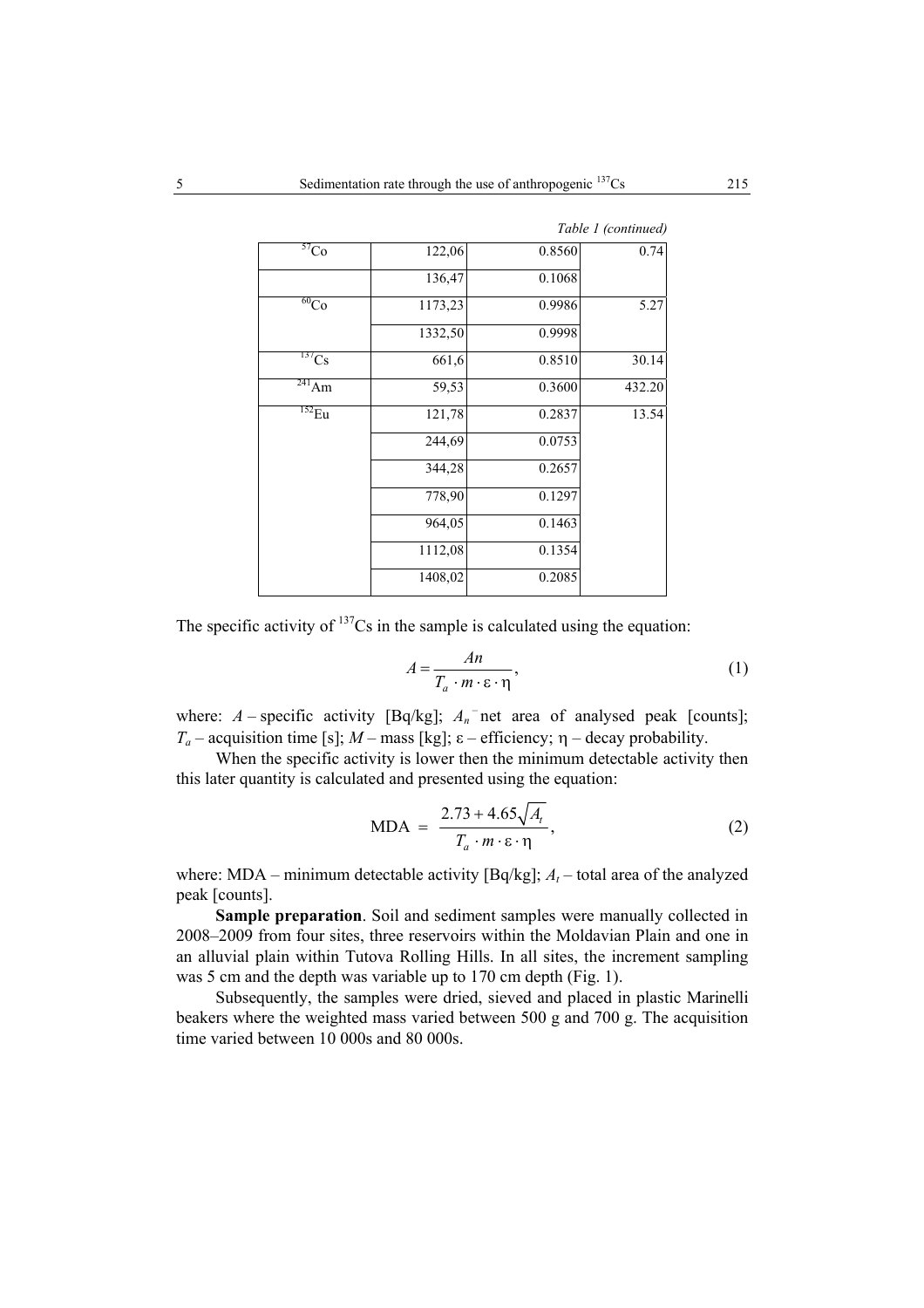

Fig. 1 – Hand sampling site in the Ciurbesti-Nicolina reservoir on February 13, 2008. The sediment samples were taken up to 80 cm depth with an increment of 5 cm.

# **4. RESULTS AND DISCUSSIONS**

The depth distribution of  $137Cs$  in sediments was analyzed with a sum of Gauss and Boltzmann distributions:

$$
y = A_2 + \frac{A_1 - A_2}{1 + e^{\frac{x - x_0}{\Delta x}}} + \frac{A}{w \sqrt{\frac{\pi}{2}}} e^{-2\frac{(x - x_c)^2}{w^2}},
$$
\n(3)

where  $A_1$ ,  $A_2$ ,  $x_0$ ,  $\Delta x$ ,  $A$ ,  $w$ ,  $x_c$  are parameters obtained from the fit by minimizing  $\chi^2$ .

This sum of functions was chosen to reconstruct the profile of  $137\text{Cs}$ deposition from 1986 and 1963 (with the Gauss distribution) and the later deposition of the mixed agricultural land (plough land) with lower and relatively constant content of <sup>137</sup>Cs (Boltzmann distribution).

From Moldavian Plain the selected sites for this paper were: Ciurbesti – Nicolina, Campeni – Miletin and Lungani – Albesti.

Figure 2 shows the vertical distribution of  $137Cs$  based on 16 sediment samples within the Nicolina-Ciurbesti reservoir associated to a drainage area of 3,791 ha.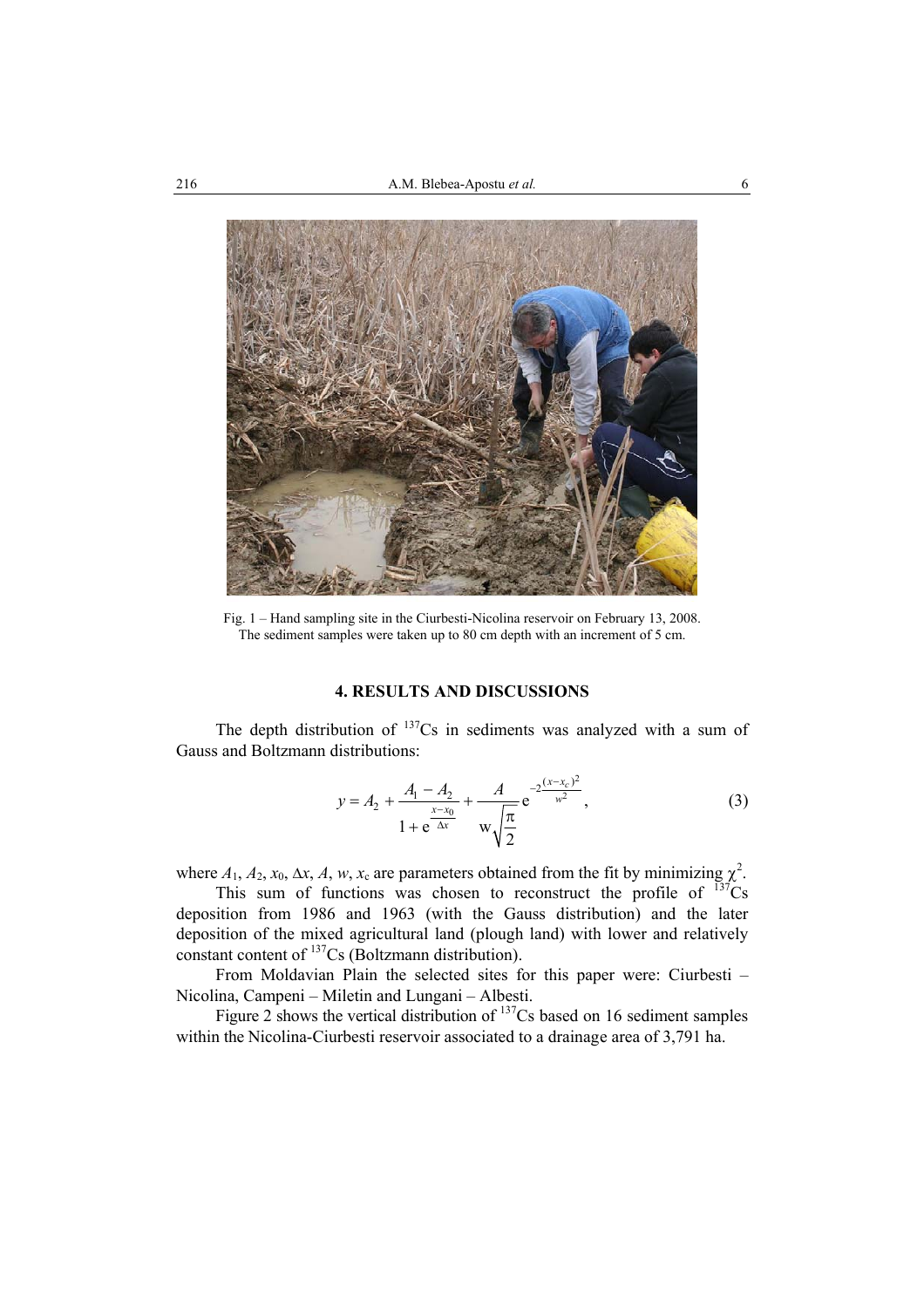

Fig. 2 – Depth profile of  $137$ Cs in the Ciurbesti-Nicolina reservoir. The measured data (gray boxes) are fitted with a combination of two Gauss functions and a Boltzmann function (red line), which results a good estimation of the 1986 and 1963 position of the peaks.

Here it is noticeable that the sedimentation rate over the period 1986–2008 has a very low value of  $0.63$  cm yr<sup>-1</sup> due to both clay substratum which is more resistant to soil detachment and less precipitation. If looking at the previous rainier period, 1963–1986, the sedimentation rate is more than double  $(1.55 \text{ cm yr}^{-1})$ .

The Miletin catchment, upstream of Campeni reservoir, has an area of 32,811 hectares, representing 48.3% of the total. In that site a number of 33 sediment samples were collected down to 170 cm depth. According to the  $137Cs$  depth distribution Fig. 3 illustrates that the values of sedimentation rates are close to each other,  $1.40 \text{ cm yr}^{-1}$  over  $1963-1986$  under natural conditions and  $1.81 \text{ cm yr}^{-1}$  over the period 1986–2008 under flood controlling reservoir.

The Albesti basin downstream the junction between Albesti and Goesti rivers, where the Lungani reservoir is located, has an area of 5,068 ha representing 92.6% of the total. A number of 20 sediment samples were collected in that reservoir up to 100 cm depth as shown in Fig. 4.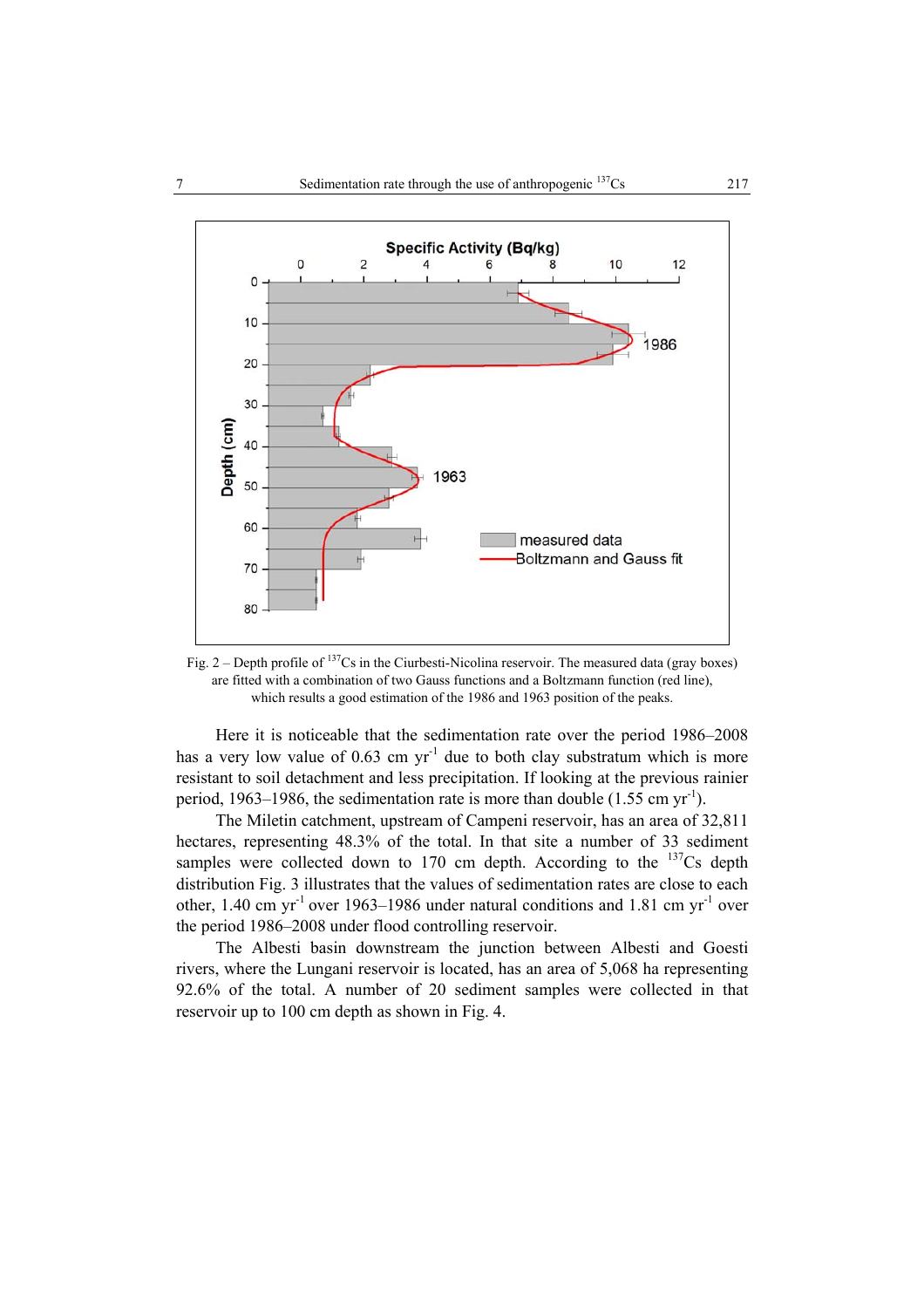

Fig.  $3$  – Depth distribution of  $137$ Cs in Campeni-Miletin reservoir. The measured data (gray boxes) are fitted with a combination of two Gauss functions (red line), that give a good estimation of the 1986 and 1963 position of the peaks.



Fig. 4 – Depth distribution of <sup>137</sup>Cs in Lungani-Albesti reservoir. The measured data (gray boxes) are fitted with a combination of two Gauss functions and a Boltzmann function (red line), which results a good estimation of the 1986 and 1963 position of the peaks.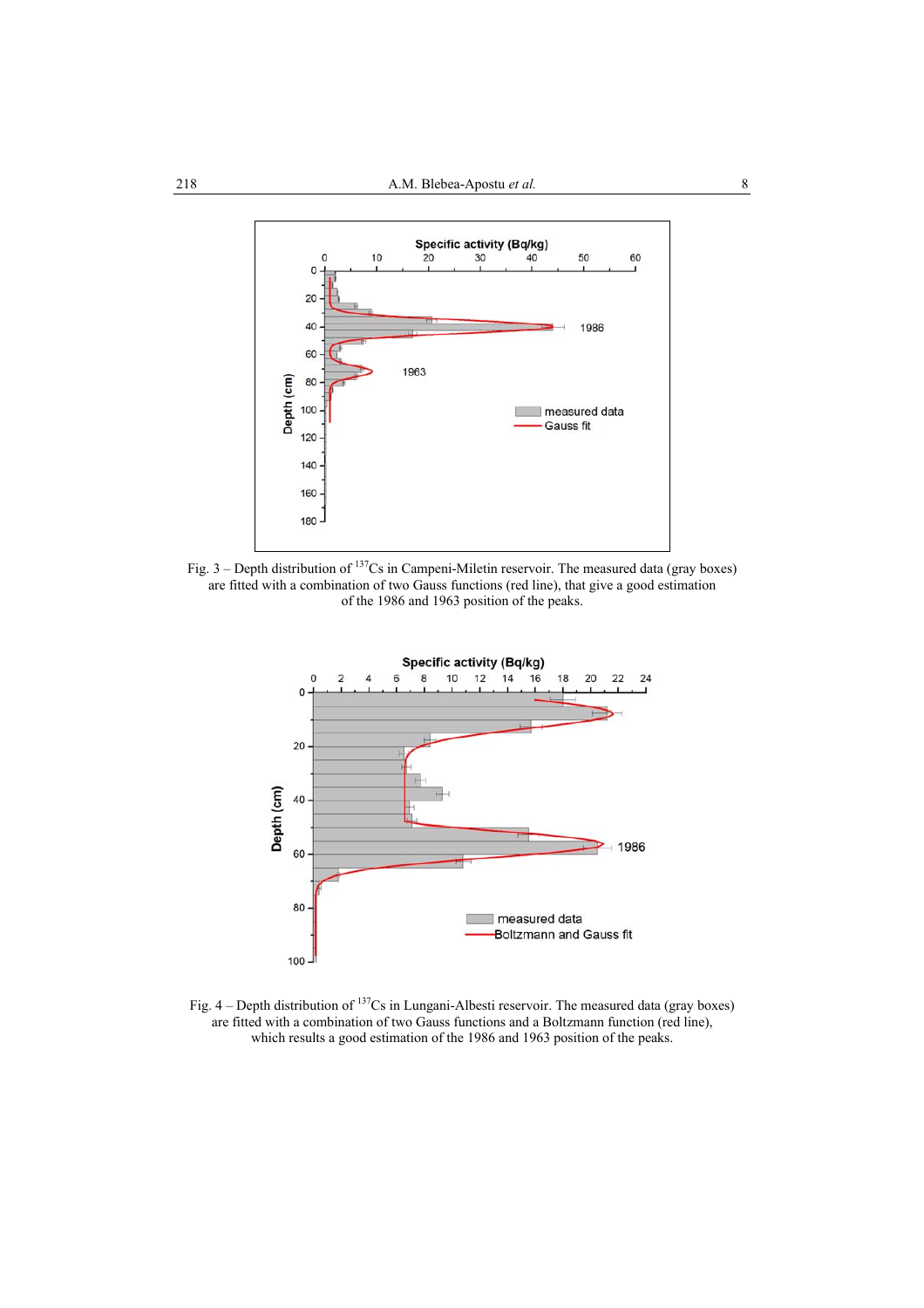The Lungani-Albesti reservoir presents a different variation of  $137Cs$  depth profile, meaning that in the first  $15-17$  cm of sediments the amount of  $137Cs$  is at the same level as the one obtained from the 1986 deposition. The first peak clearly occurs at 50–55 cm  $(20.5 \text{ Bq·kg}^{-1})$  and it is connected to the Chernobyl accident of April 1986, while the second is related to the present-day revival of the up-and-down hill farming [7]. However, since 1986 the mean sedimentation rate is 2.66 cm yr<sup>-1</sup> but the 1963  $137$ Cs peak could not be observed within the 100 cm depth profile.

In the Tutova Rolling Hills the selected site was the floodplain of the Studinet River upstream of the Corodesti Village. The associated drainage basin has an area of 3,402 ha and a length of only 13 km. From that site a number of 30 sediment samples were collected up to 150 cm depth and the depth distribution of  $137Cs$  is shown in Fig. 5.



Fig.  $5$  – Depth distribution of <sup>137</sup>Cs in Corodesti alluvial plain. The measured data (gray boxes) are fitted with a Gauss function giving a good estimation of the 1986 position of the peak.

The mean sedimentation rate in the Corodesti floodplain is  $4.30 \, \text{cm·yr}^{-1}$ . considerable higher than in the other investigated sites as is given in Table 2.